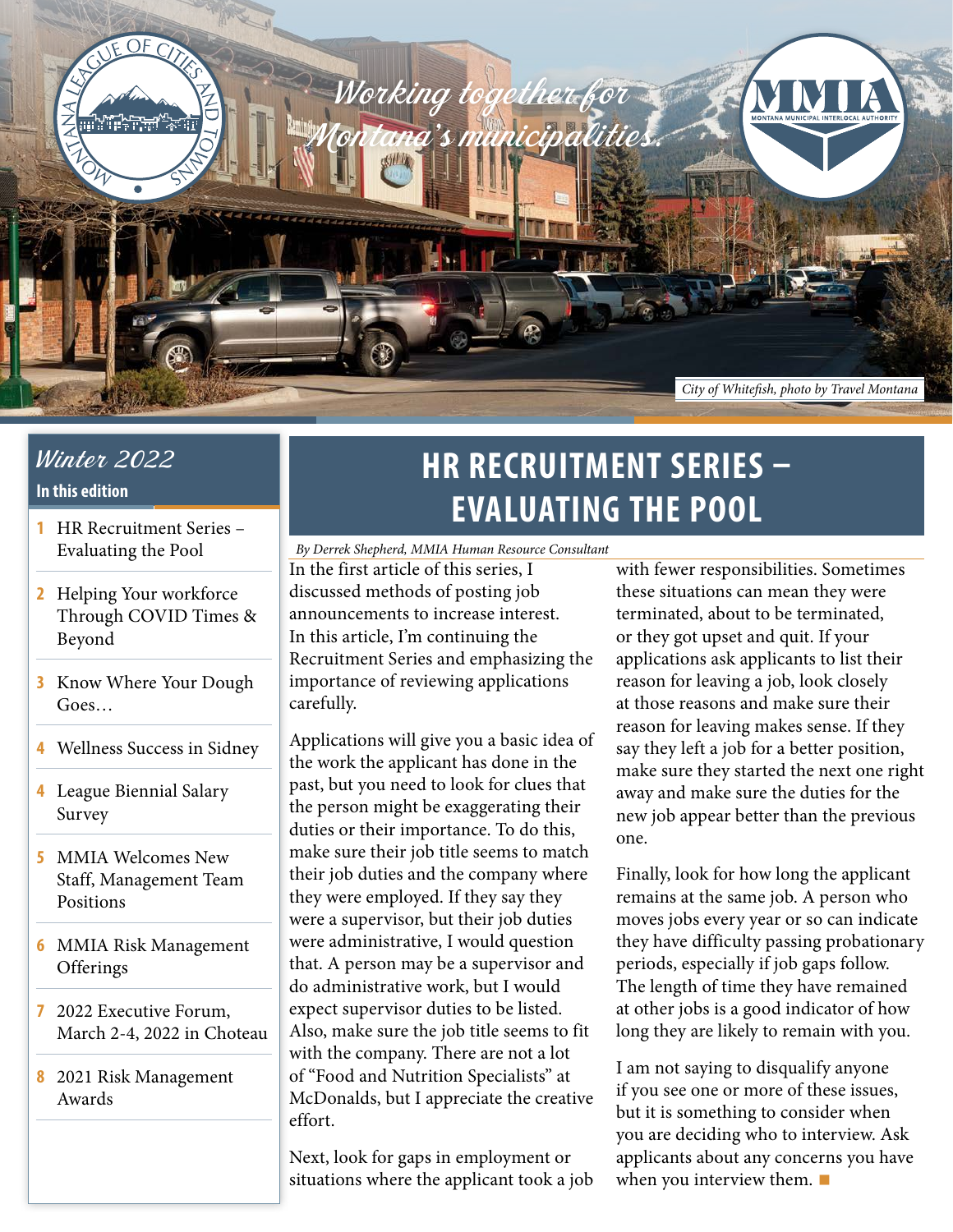#### <span id="page-1-0"></span>**2** *|* **League/MMIA Newsletter**

# **HELPING YOUR WORKFORCE THROUGH COVID TIMES & BEYOND**

Here at MMIA, we regularly receive questions about how to respond to COVID situations, such as how to keep employees safe and healthy during these times. This is a difficult question because, although employers can encourage employees to get vaccinated, most employers cannot mandate vaccines for employees, which can be a step to protect against COVID. What other options are there for protecting employees and their health?

Some recent articles we have read talk about the adverse impacts underlying health conditions have on people who get COVID. The studies overwhelmingly show conditions such as asthma, heart conditions, weight issues, and diabetes dramatically increase the risks associated with COVID. People with one or more of these underlying health issues have a much higher risk of being hospitalized and dying due to COVID, while those without any of these underlying health issues are much more likely to experience only mild to moderate cold symptoms if they get COVID. It seems clear that if we can get people to address these underlying health issues, their chances of having severe COVID symptoms almost disappear.

With this in mind, it seems logical to encourage people to work on their underlying health issues. Most MMIA medical plans come with a Wellness Program which provides guidance, assistance, and resources to help people manage their underlying health issues. Wellness programs provide ancillary benefits of reduced absenteeism and increased productivity and morale while helping lower claims costs and, therefore, health insurance rates. If you receive your health coverage through MMIA, check out [mmiaeb.net/wellness](http://mmiaeb.net/wellness) to see all the helpful resources available for wellness and chronic condition management, including FREE MONEY to employees as incentives for participation.

By helping employees improve their health, the COVID risk to employees could be dramatically reduced with the added benefit of employees improving their overall health. While vaccinations are still the most powerful tool in prevention and risk reduction of COVID impact, and employers can still encourage employees to consider vaccination, the conversation from the employer can shift to a focus more on overall health. With a good foundation of health and wellness, we could eliminate the most serious complications associated with COVID.



A few key tips for employers to obtain successful wellness participation by employees:

## **Communication**

Get the word out to employees about resources and opportunities they have available. Make sure employees are familiar with how to access vendors, tools, events, and health plan contacts. Promote wellness activities and highlight dates for screenings and participation deadlines.

# **Modeling**

Be the first to sign up, participate, use resources – and then share about it! Show them as a leader the type of participation you would like to see from them. Tell employees why it is important to them, their families, and to you, as the employer, that they take care of their health. And then invite them to join you in the process.

# **Support**

Give employees time to engage in wellness events and other benefit resources to help manage their health. A small amount of time and energy on the front end of managing one's health can save a huge amount of time away and lost opportunity on the back end of a serious health issue. Remind employees of events and be a "cheerleader" in encouraging their participation.

It seems a "silver-lining" to COVID may be the opportunity to encourage everyone to get serious about their overall health. Healthy, happy, and productive employees are an employer's most important resource. It is so important for employers to protect and assist their staff resources in health and wellness. **■**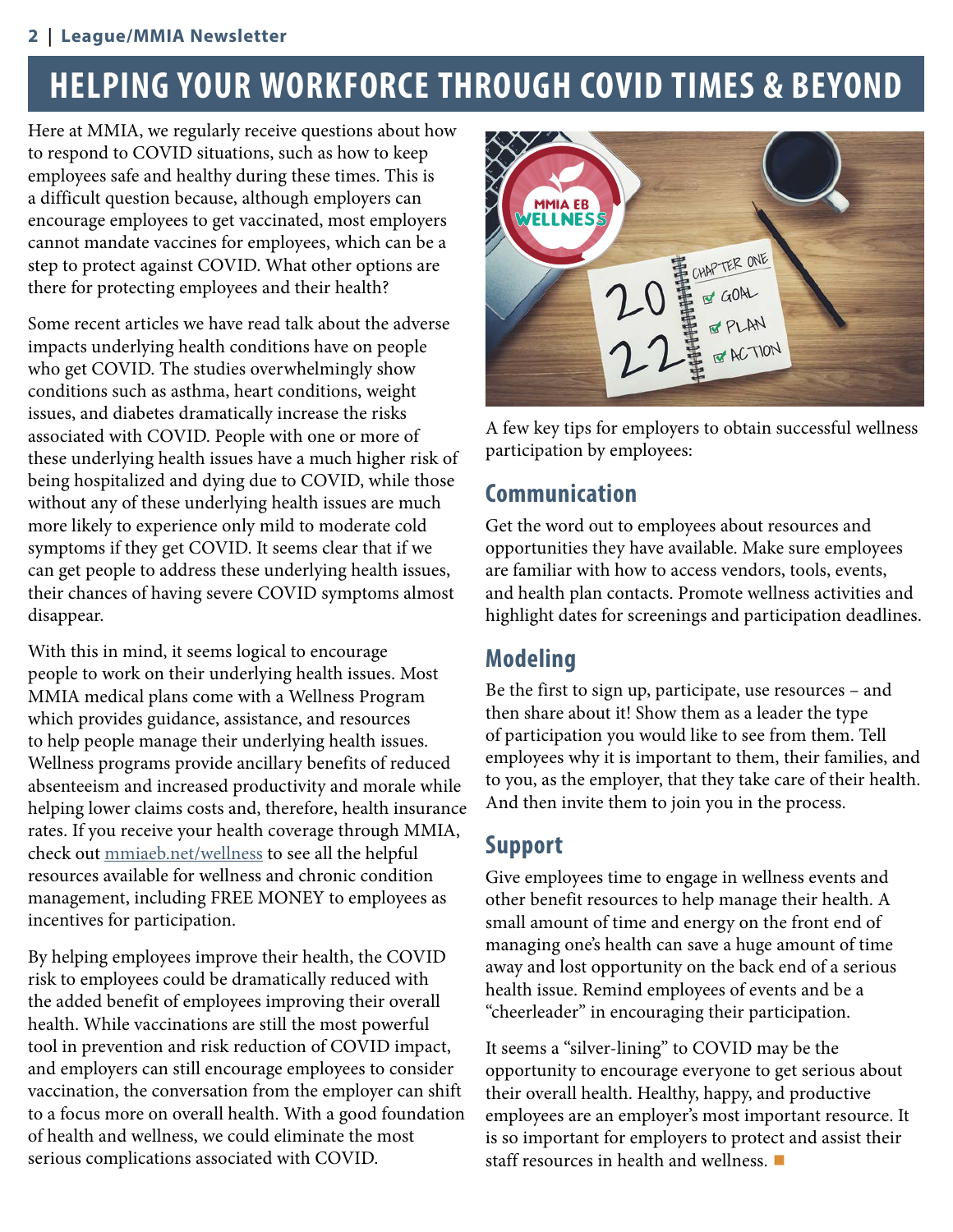# **KNOW WHERE YOUR DOUGH GOES…**

<span id="page-2-0"></span>

*By Jim Brandley, MMIA Risk Management Strategist*

The MMIA is a self-funded public entity pool owned by the cities and towns of Montana. A public entity pool is an arrangement through which a group of public entities contribute to a shared fund that pays for claims and provides risk management services. The pool spreads risk (claim costs) and benefits (cost savings) among all members-owners. Spreading the risk and benefits provides protection to the individual entities from the volatility of claim costs.

Pools also benefit from long-term stabilized pricing for members-owners rather than the sometimes-volatile increases or decreases in the commercial insurance market. Public entity pooling meets the needs of local municipalities with programs and services gained through extensive knowledge of public entity activities and risks. The primary purpose of any public entity pool is to manage and reduce underlying risks to the benefit of public entity members-owners and the public at large.

MMIA collaborates with members-owners to create, foster, and manage safe environments to minimize personal injury, bodily injury, physical damage, property damage, and workplace injuries. The MMIA provides self-funded coverage to members-owners through the Property Program, Liability Program, Worker's Compensation Program, and Employee Benefits Program. You can lower your costs by participating in unique risk management programs as well as engaging with the experienced professionals at MMIA to learn how to manage your risk.

The MMIA staff can help members-owners with coverage questions, identifying liability exposures, navigate a multitude of employment practices and hiring concerns, workplace safety, and daily circumstances that arise. MMIA staff can collaborate with members-owners to develop and implement practices that achieve goals by effective strategic execution. No question is too silly. No scenario too far-fetched. No need is too small for MMIA to help our members-owners. Whether you have a hiring question, a liability scenario to review, or you want to become part of our Lexipol Pilot Initiative to advance your Police Department's policy and training standards, assistance is a just a phone call or email away. If you have programs or recreation facilities for kids such as swimming pools, sports leagues, day care, or summer camps, etc., we strongly encourage you to take part in the Child Abuse Prevention Program to assess, develop, and implement a strong plan to protect the children and your community. We have partnered with Praesidium Inc. to give you access to their step-by-step on-line tool that guides you through the assessment, creation, and ongoing development phases to sharpen your prevention program. MMIA is available to get you started and assist you with the process.

Contact Risk Management at MMIA for your membersowners resources. Get your piece of the pie!

Website: [MMIA.net/RiskManagement](https://MMIA.net/RiskManagement)

E-mail: [riskmgmt@mmia.net](mailto:riskmgmt%40mmia.net?subject=)

Phone: 800-635-3089 **■**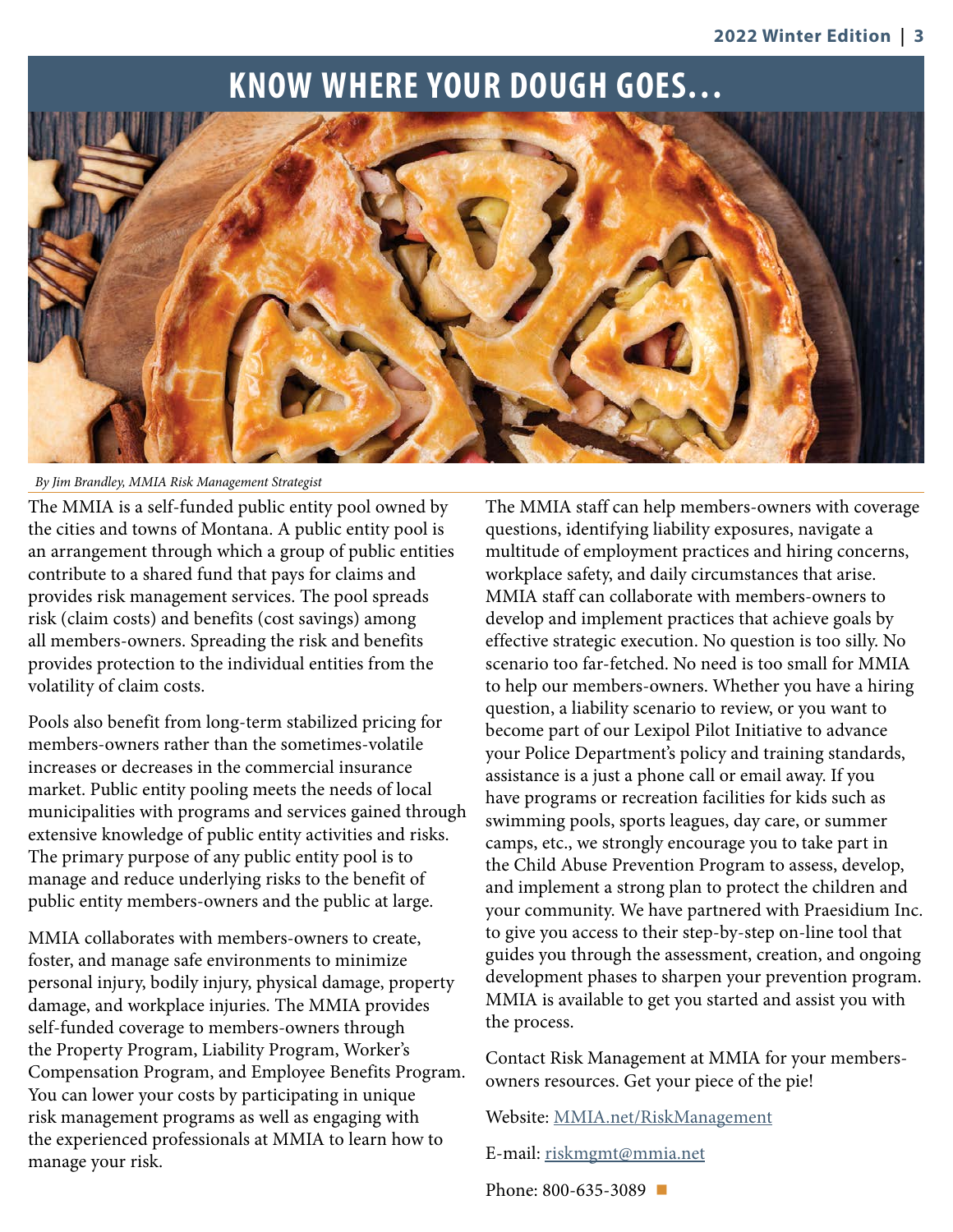#### <span id="page-3-0"></span>**4** *|* **League/MMIA Newsletter**

# **WELLNESS SUCCESS IN SIDNEY**

Leaders, in their various capacities, continually seek new ways, methods, and messaging to motivate and instill positive change and action within their group.

Some techniques have withstood the test of time and are continually effective, while the messaging itself will often progress over time.

One such example comes from this past September in Sidney where Police Chief Mark Kraft recognized the constructive benefits beyond MMIA Employee Benefits' Wellness Program, and provided messaging for his staff to participate in the wellness initiatives. While the police department wasn't the entire reason for the significant increase in wellness participation, it was a major contributing factor to the city surpassing their 80% Employee Participation goal.

Chief Kraft provided simple, concise and consistent messaging encouraging participation and pushed the financial incentive to promote action. Perhaps most importantly, he was a vocal and enthusiastic participant. Chief Kraft explains, "I think the best thing a leader can do is lead from the front, as an example, and with a good attitude. In this case, it means the leader needs to communicate to their staff clearly and with a positive attitude about the benefits of the Health Screening – whether they use money as the hook or they appeal to another motivator depends on what is going to work for their staff. And they need to make sure they are at the front of the line themselves."

Past the benefits of participation, Chief Kraft understands the positive ramifications of the program beyond having blood drawn. With all the mental and physical complexities and challenges in law enforcement, there



is an evolution in how these challenges are managed. "I believe that I am seeing the old stigmas falling away as it relates to police officers and the toll this job can take on their physical and emotional health. We now encourage our officers to speak up if they are having emotional troubles due to something that they saw or were involved in on the job. By engaging more with the wellness/ prevention resources available to them I think the officers are more likely to recognize the physical and emotional issues that may arise and take steps to correct it, rather than try to suppress it and allow it to fester until it turns into a crisis."

This is a good reminder that tried-and-true approaches, such as leading by example with a positive voice, garner results and should always remain in our rolodex of best-practice motivational strategies. At the same time, openness to periodically re-thinking our current methodology and messaging is extremely valuable as we navigate the evolving landscape around us to help our employees most appropriately. **■**



# **LEAGUE BIENNIAL SALARY SURVEY**

The Montana League of Cities and Towns will be conducting their biennial salary survey of the cities and towns of Montana in January 2022. The survey provides valuable information for Montana cities and towns during the budgeting process. Please take the time to complete the survey. The survey will be sent to each city/town via email. Once the survey results have been compiled, the information will be published on the League's website at: <https://mtleague.org/surveys>. For more information, please contact the League at 406-442-8768. **■**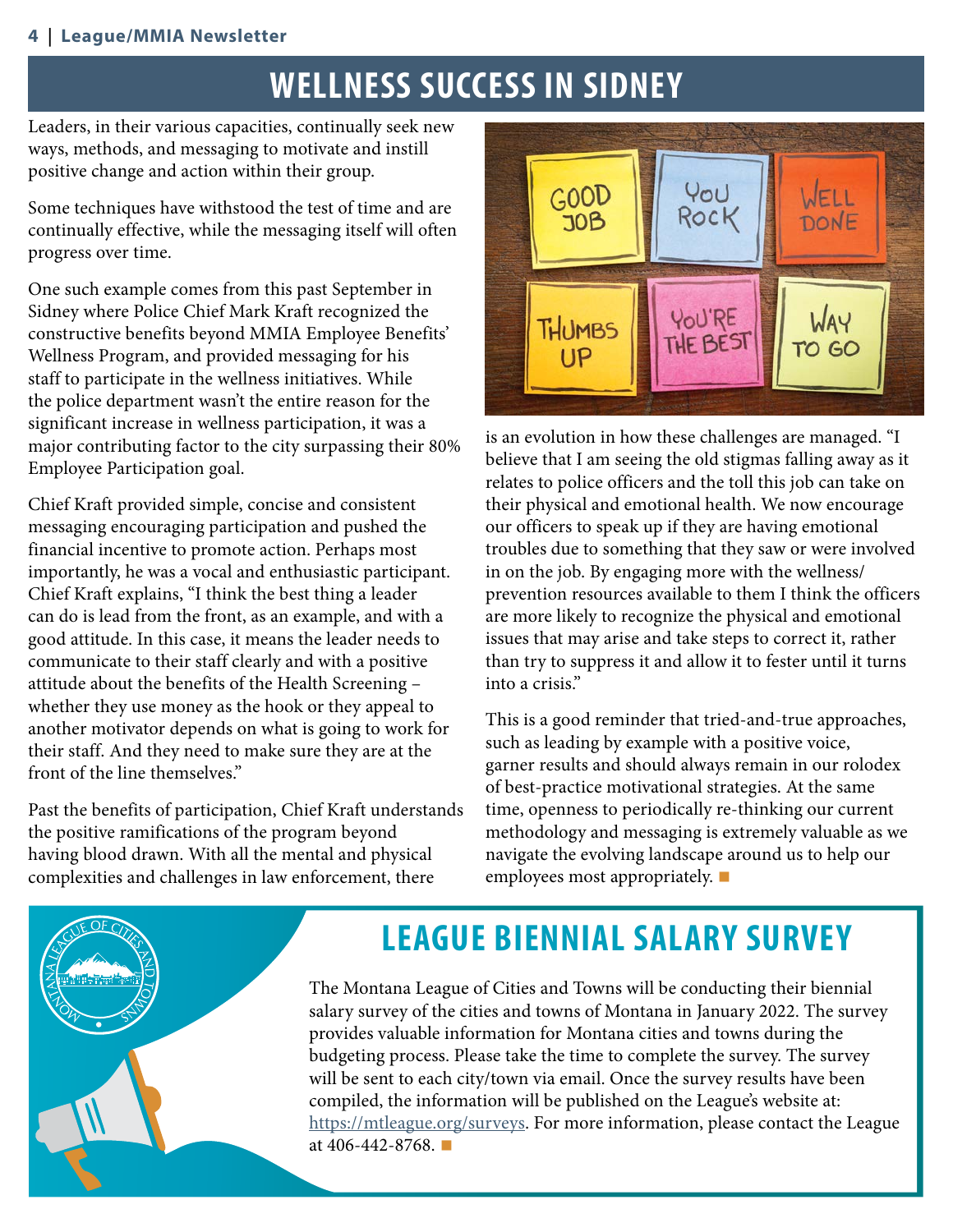# <span id="page-4-0"></span>**MMIA WELCOMES NEW STAFF, MANAGEMENT TEAM POSITIONS**

Like many municipalities, the MMIA has seen a change in staffing this year. We have created new positions, and seen new faces come in on our Workers' Compensation, Risk Management, and Liability teams. We want to congratulate our new Managers, Amanda and Mark, and welcome our new employees, Clare, Jeff, Kady and Victoria.

### **MMIA Claims Unit Supervisors**

Congratulations to Amanda Krissovich and Mark Gauthier, who were recently promoted to supervisory positions within the MMIA Claims Department.

Amanda is responsible for overseeing the work of five WC Claims Examiners and one Claims Tech Generalist. She started with the MMIA in August 2017 and has over 22 years of experience in the WC industry. In addition, Amanda's experience includes nine years as a small business owner and five years as a paralegal.

Clare started her insurance career doing sales for a little insurance agency in Bozeman. She got her producer's license there and went on to work as a producer and a claims examiner in Helena before arriving at MMIA. She also has a background in healthcare and case management, and just loves how you



get to wear so many hats in the examining role. She is a transplant to Montana, but never wants to call another place home. In her free time, Clare can be found hiking, skiing or trying a new recipe.

## **Kady Greigo, WC Claims Technician**

Originally from North Carolina, Kady has lived in Montana for almost 15 years.

She came from Lewis & Clark County where she worked in Motor Vehicles, as the Assistant Supervisor, for 11 years. She enjoyed problem-solving, hiring, training, and going that extra mile for the customers.



She is excited to put her skills, knowledge, and strong attention to detail to work at the MMIA.

When not working, she enjoys doing anything outdoors with her husband, three kids, and two dogs.

Mark is responsible for overseeing the work of four Liability & Property Adjusters and one Claims Tech Generalist. He has been with the MMIA since November 1998 when he started his career as an entry level Liability & Property Adjuster. In addition to his 23 years of experience adjusting MMIA Member claims, he continually strives to develop his knowledge and skills pursuing professional development opportunities.

Thank you both for your commitment to the MMIA and your service to our members.

# **Clare Held, WC Claims Examiner I Jeff Flannigan, WC Claims Examiner I**

Jeff joins us from the Montana State Fund where he was a Workers' Compensation Claims Examiner. He has a BA Communications & Marketing from the University of North Dakota. Jeff enjoys hiking, skiing, boating, working on my house, playing with my kids (four y/o daughter, one y/o son).



In his spare time, he is a founding member of Improv Mining Company (Helena's first long form improv comedy troupe) and enjoys volunteering with Narrate Church on community projects. Jeff is a sports fanatic (specifically University of North Dakota hockey) and his family is a billet family for a Helena Bighorns hockey player.

## **Victoria Averill, Admin Support Specialist**

Victoria is coming to MMIA from the Helena Imaging Center where she started as an administrative assistant in 2018. There, she gained several years of experience in document processing, as well as handling medical records and other confidential information. Victoria is an online student through



the University of Montana and is working towards a bachelors degree in Media Arts. She is a self-taught photographer, which keeps her busy outside of work; she also enjoys reading and crocheting. **■**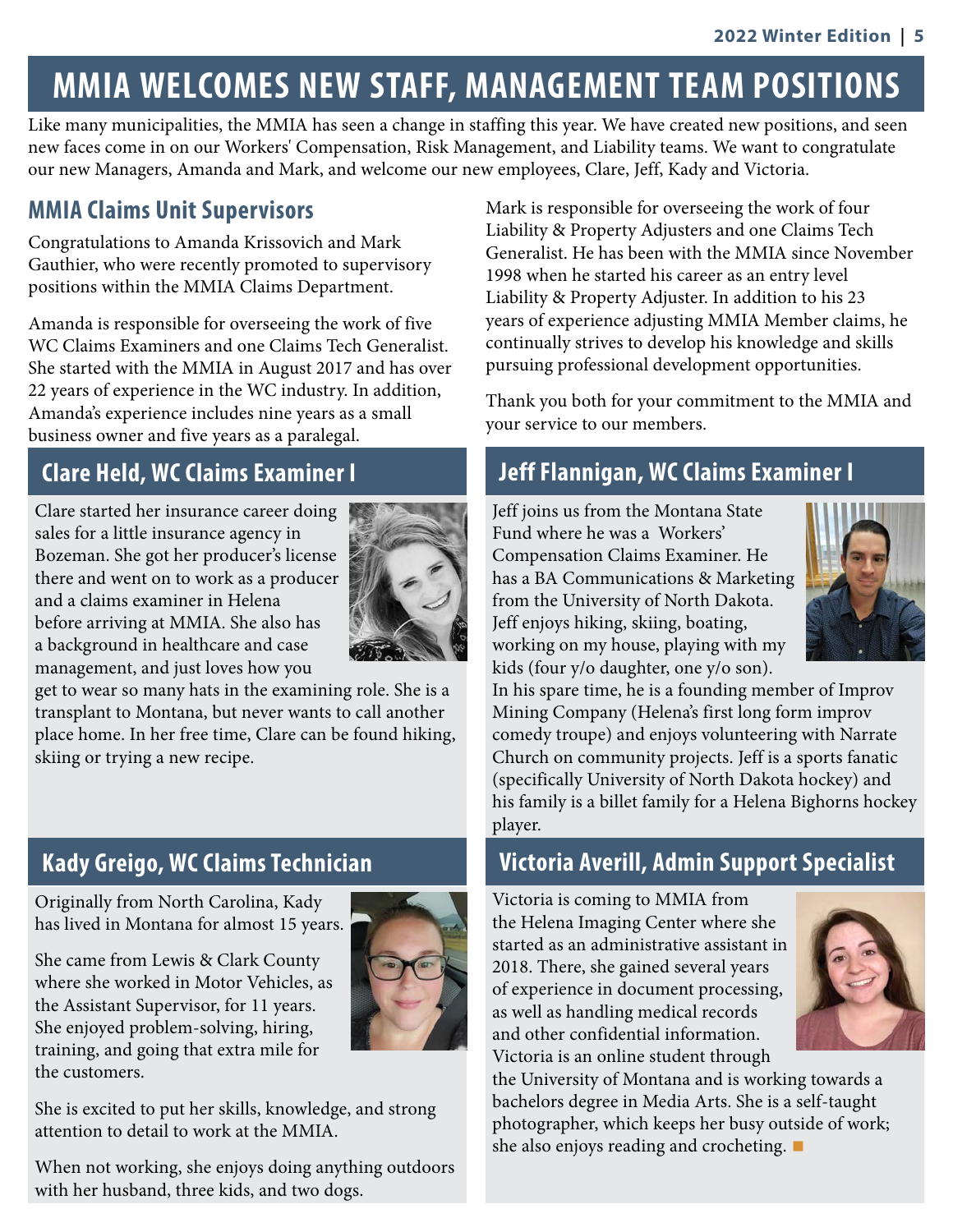#### <span id="page-5-0"></span>**6** *|* **League/MMIA Newsletter**

# **MMIA RISK MANAGEMENT OFFERINGS**

There are many benefits to having a comprehensive risk management program in place including: reduced number and severity of liability claims, reduced workplace injuries/illnesses, reduced claim costs, improved productivity, and lower assessments as an individual member-owner, and for the self-funded pools as a whole. MMIA is committed to educating member-owners on how to identify and mitigate risk within their operations.

# **Individual Consultation and Education Opportunities**

Includes on-site and virtual consultations and custom trainings for individual member-owners or departments, including, but not limited to:

- ▶ Employment practices
- ▶ Workplace safety
- Workers' compensation management
- ▶ Principles of liability

Contact: [riskmgmt@mmia.net](file:riskmgmt%40mmia.net) or 800-635-3089.

# **Group Education Opportunities**



These events are designed to provide member-owners with quality learning experiences, as well as collaboration and networking opportunities with peers, industry partners, and legislative representatives at the state and federal level. Topics include, but are not limited to: governance, self-funded coverage, legislative information, and technical support on a wide range of subjects such as workplace safety, employment practices, liability principals, workers' compensation management, employee wellness, etc.

## **MMIA Hosted Events**

| <b>EXECUTIVE FORUM</b>                         | Spring - This event is intended for mayors, city managers, and chief executives. No cost to<br>members.                                                                                 |
|------------------------------------------------|-----------------------------------------------------------------------------------------------------------------------------------------------------------------------------------------|
| <b>JIM TILLOTSON</b><br><b>SERVICE PROGRAM</b> | May - This event is intended for municipal attorneys. CLE credits are available. No cost to<br>members.                                                                                 |
| <b>MUNICIPAL SUMMITS</b>                       | Late Spring/Early Summer - These events are intended for municipal staff and elected<br>officials as well as legislative representatives. CE credits are available. No cost to members. |

#### **Other Events (MMIA supports/participates)**

| <b>MONTANA LEAGUE OF</b><br><b>CITIES AND TOWNS</b><br><b>ANNUAL CONFERENCE</b> | October - This event is intended for municipal staff and elected officials, industry peers,<br>and legislative representatives. CLE and CE credits are available. Registration fees apply. |
|---------------------------------------------------------------------------------|--------------------------------------------------------------------------------------------------------------------------------------------------------------------------------------------|
| <b>MUNICIPAL INSTITUTE</b>                                                      | Spring – This event is intended for municipal staff and elected officials. CE credits are<br>available. Registration fees apply.                                                           |
| <b>AD HOC GROUP</b>                                                             | Hosting times vary -                                                                                                                                                                       |
| <b>EDUCATION FORUMS</b>                                                         | • Montana Trails Recreation and Park Association (MTPRA)                                                                                                                                   |

- ▶ Montana Municipal clerks Treasurers & Finance Officers Association (MMCT/FOA)
- ▶ Montana Association of Chiefs of Police (MACOP)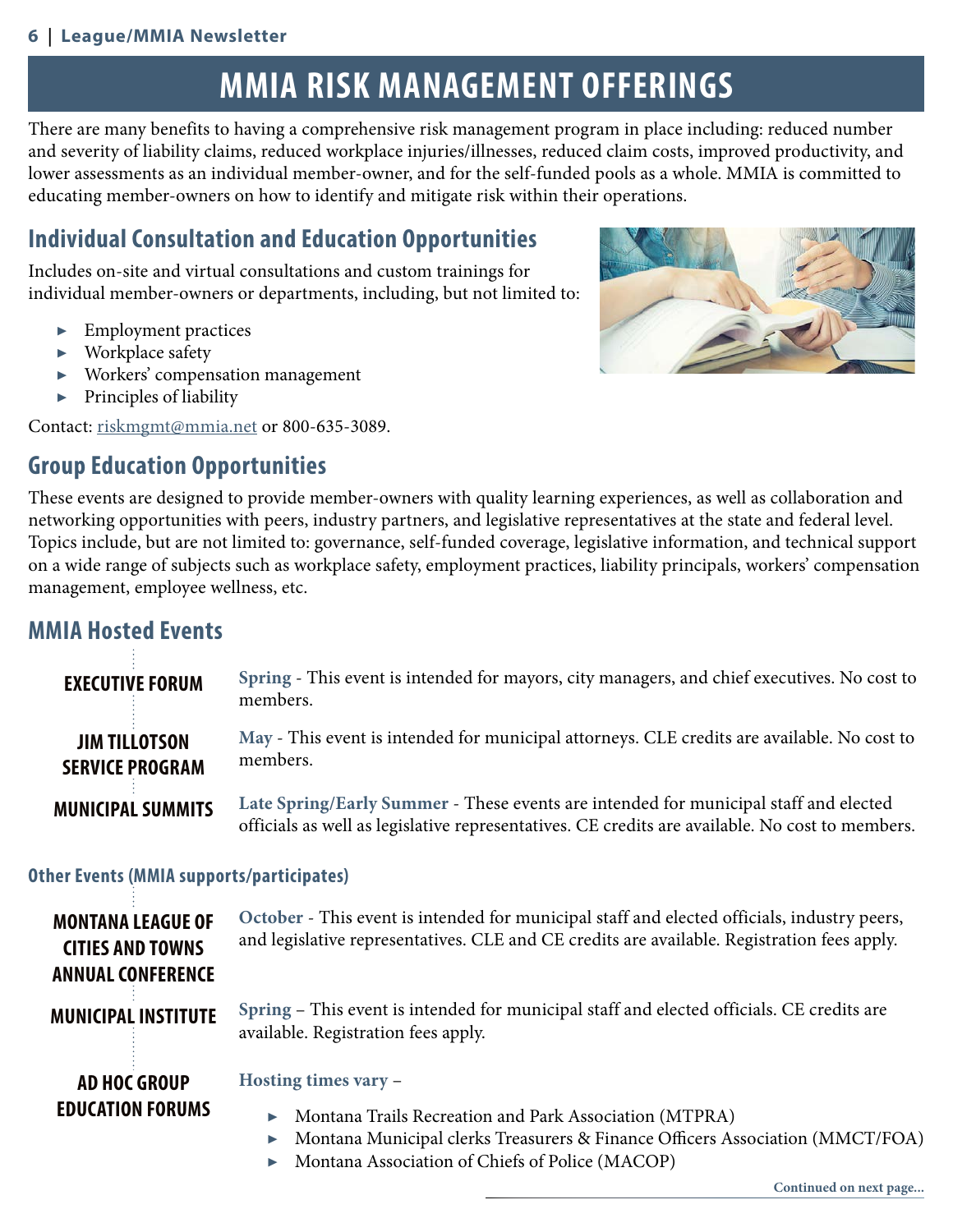#### <span id="page-6-0"></span>**Risk Management Offerings - Continued**

## **Self Service Risk Management Tools**

These tools and resources are available to member-owners at no cost and provide key resources to help mitigate risks in a variety of areas and include electronic platforms for both risk assessment and e-learning , a DVD library for harassment prevention training, as well as downloadable audit tools, checklists, sample programs, and more.

Electronic Platforms include:

- ▶ **Child abuse prevention**
	- Risk assessment & resources
	- $\blacktriangleright$  E-learning
- **Cyber security** 
	- **Resources**
	- $\blacktriangleright$  E-learning
- ▶ Safety Skills
	- $\blacktriangleright$  E-learning (for both individual and group settings)
- **Other Resources** 
	- **Harassment prevention DVD Library**
	- Self-audit tools and checklists
	- Sample programs (safety, personnel, etc.)

Contact [riskmgmt@mmia.net](mailto:riskmgmt%40mmia.net?subject=) or 800-635-3089 or visit: [https://mmia.net/riskmanagement](https://mmia.net/riskmanagement/).

## **Owner-Wide Risk Management Initiatives**

Initiatives focused on areas of risk common to member-owners and providing resources to address risks on an ownerwide level. As of October 2021, current initiatives include:

#### **Risk Management Training Endowment**

- $\triangleright$  Focus to assist municipalities with training efforts and to encourage training partnerships among Montana's cities and towns. Requirements for earning an endowment award include:
	- ▶ Requests must be made by an MMIA Covered Program Member-Owner.
	- ▶ Requests must identify a risk management initiative that includes registration of at least 10% of MMIA's member-owner entities.
	- ▶ Requests must be made by formal application and will be accepted on a first come, first served basis. For submissions, visit: <https://mmia.net/riskmanagement/rmte/>
	- ▶ Endowments will be awarded in increments up to \$2,000.
	- ▶ Only one endowment per member-owner department, and no more than \$4,000 total to a single member-owner, per fiscal year.
	- ▶ Total endowment funding will be set by the MMIA Board of Directors and run on a fiscal year basis.

#### **Safety Smart**

Focus on safety meeting resources for public works operations

#### **Lexipol Pilot**

▶ Focus on policy and training resources for law enforcement

#### **Resilience Train-the-Trainer**

▶ Grant submission for resilience resources for law enforcement

#### **Montana Department of Transportation Working Group**

▶ Focus on standardization of contract requirements for coverage and indemnification **■**

# **2022 EXECUTIVE FORUM, MARCH 2-4, 2022 IN CHOTEAU**



**Mayors, Chief Executives, and City Managers:** Come together to learn about issues vital to your community, develop ideas and resources to address the issues proactively, and to learn from your peers.

To view the agenda, and RSVP, please visit <https://mmia.net/event/2022-executive-forum/>**■**